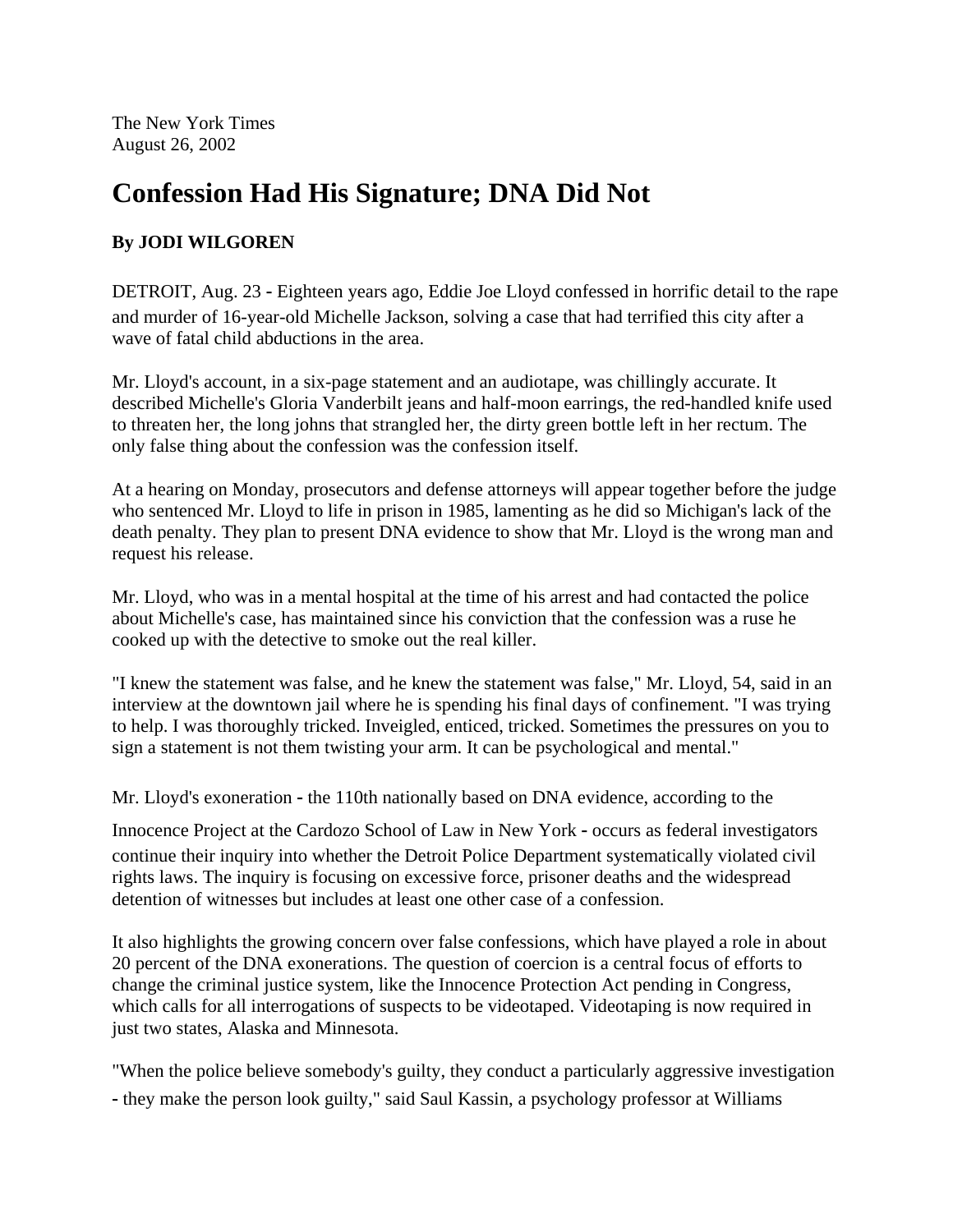College who has studied false confessions for 15 years. "The question you need to ask in these cases is: Did the suspect produce anything in that statement that the cops didn't already know? If not, you have to wonder."

Barry C. Scheck, the co-director of the Innocence Project and Mr. Lloyd's lawyer, said that the detective in the case, Thomas De Galan, should be criminally prosecuted. Mr. Scheck also called for misconduct investigations into William Rice, the sergeant who oversaw the case, and the prosecutor, Timothy Kenny, because biological evidence available at the time that could have cleared Mr. Lloyd was never pursued.

"This cop had to know, he had to know, that he was feeding a paranoid schizophrenic guy, a guy with a mental disorder, in a mental institution, facts in order to clear a major homicide so everybody could look good," Mr. Scheck said. "If you permit this kind of questioning, you're going to end up not just with innocent people in jail but the real perpetrators still out there."

Mr. De Galan, who retired in 1998 after 28 years on the job, declined to discuss the case. Mr. Rice, now an inspector, referred calls to a police spokeswoman, Deputy Chief Tara Dunlop, who said she did not believe the confession was coerced or that the department had a systemic problem with false confessions.

"I'm sure if something unjust happened it will be discovered," Chief Dunlop said.

Mr. Kenny, now a chief judge of the Wayne County Circuit Court, said the exoneration made the case "baffling" but denied any misconduct.

"There was certainly no withholding of any evidence by any means," Judge Kenny said. "Certainly it is appropriate to find out exactly what happened in regards to the death of this particular woman and in terms of the investigation that took place."

Michelle Jackson, an honor student, disappeared before dawn from a bus stop on the snowy morning of Jan. 24, 1984. When she did not come home, neighbors organized a search and found her strangled, mangled body in an abandoned garage. Months passed with no arrest.

That fall, Mr. Lloyd, who had written copious letters to the police, filed a Freedom of Information Act request for the Jackson file. He said he had overheard someone at a party store mention a bottle, a detail that had not been released to the public but may have been known to those in the search party. Detective De Galan had three interviews at the mental hospital with Mr. Lloyd, who had been involuntarily committed there for evaluation after a violent dispute with a clerk in a welfare office a few weeks earlier.

"He provided me with quite a bit of information about the case," Mr. Lloyd recalled. "He said, `What kind of jeans was she wearing?' I said, `I don't know.' He said, `What kind do you think?' I said, `Jordache.' He said, `No, Gloria Vanderbilt.' "